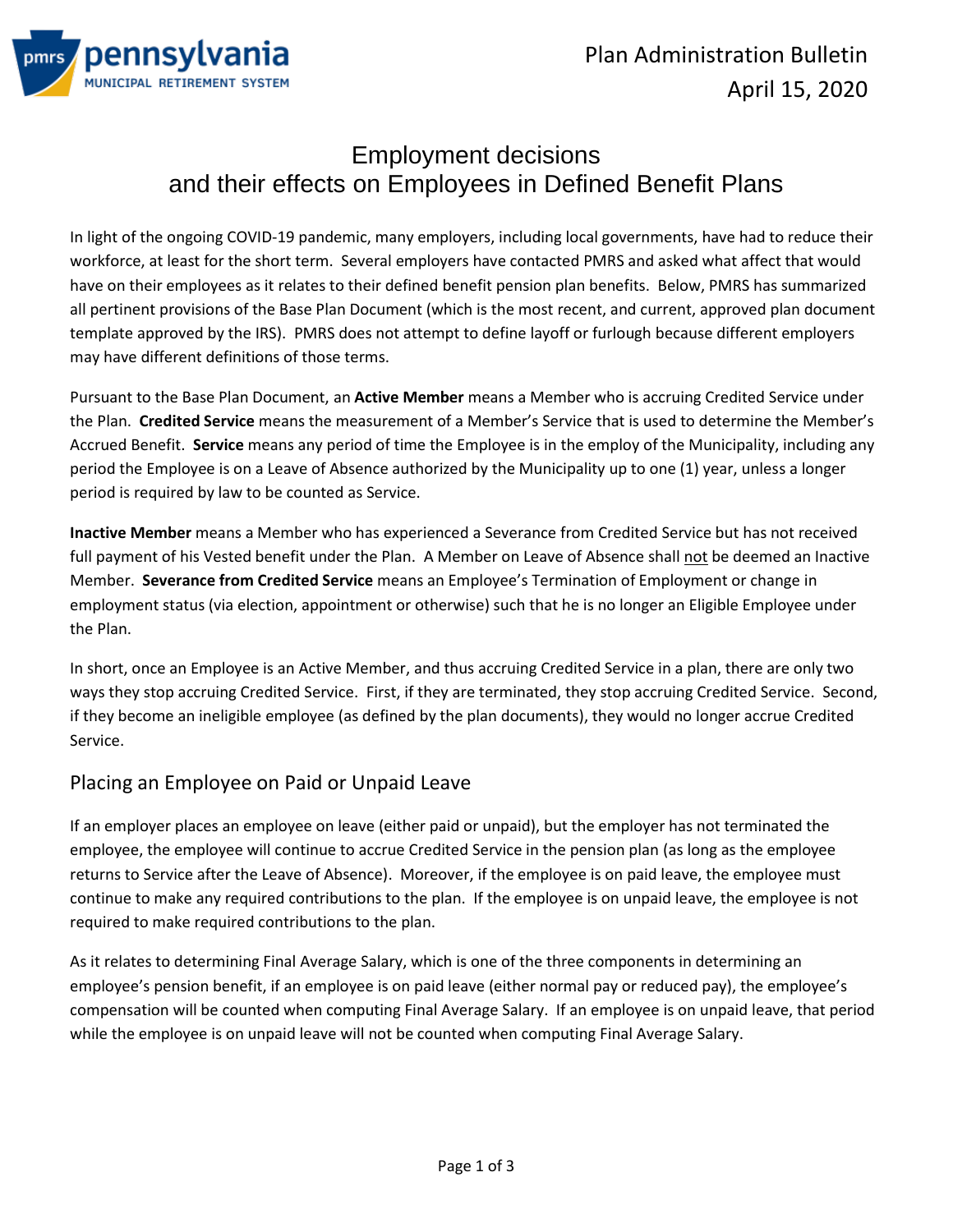

## Reducing an employee's hours

In the event that an employer reduces the hours of an employee such that the employee is no longer considered full-time, the employee may become an ineligible employee depending on which class of employees the plan document allows for plan membership. If the reduction in hours turns the employee into an employee who is ineligible for plan membership, the employee will not accrue Credited Service, Vesting Service or Eligibility Service while the employee remains in an ineligible status.

## Terminating an Employee Temporarily

The Base Plan Document defines Break in Service with respect to an Employee as a Period of Severance of twelve (12) consecutive months. If an employer terminates an Employee such that there is no longer an employer/employee relationship yet re-hires the employee within 12 months from the termination, the employee shall accrue Credited Service for the period during the Break in Service.

## Examples:

## Employer is planning to lay off/furlough an employee with no specific end date.

- 1. Is the Employer severing or ending the employment relationship?
	- a. If no, the employee will be in a "leave without pay" status and receive Retirement Plan Service beginning on the day they are no longer being compensated and continuing for a period up to one (1) year or when they return to work as an Plan Eligible Employee, whichever is earlier.
	- b. If yes, the employee is considered terminated from employment and will not receive any Retirement Plan Service after their employment termination date
- 2. What do I need to report to PMRS for an employee experiencing a layoff/furlough?
	- a. If they are in a leave without pay status, the Employer will report the date they began the leave without pay status and report all of the compensation and contribution associated with the employee up until his final pay date associated with his applicable compensated employment.
	- b. When the employee returns to work in a Plan Eligible position, the Employer needs to report that return date and begin reporting compensation as the Employer would normally do.
	- c. If the employee's unpaid leave extends beyond one year, when the employee returns to work as an Eligible Employee, the Employee will receive one (1) year of Retirement Plan Service.

Employer is planning to reduce an employee's number of hours per week with no specific end date

- 1. Does the Employer desire to formally change the employee's employment status to Part-Time?
	- a. If Yes, and Part-time employees are not eligible to participate in the PMRS Retirement Plan, the Employee would not get Retirement Plan Service for the period they remain in the Part-Time status. If they return to a Full-Time employment status, their Retirement Plan Service would begin on the first day of their reinstated Full-Time status.